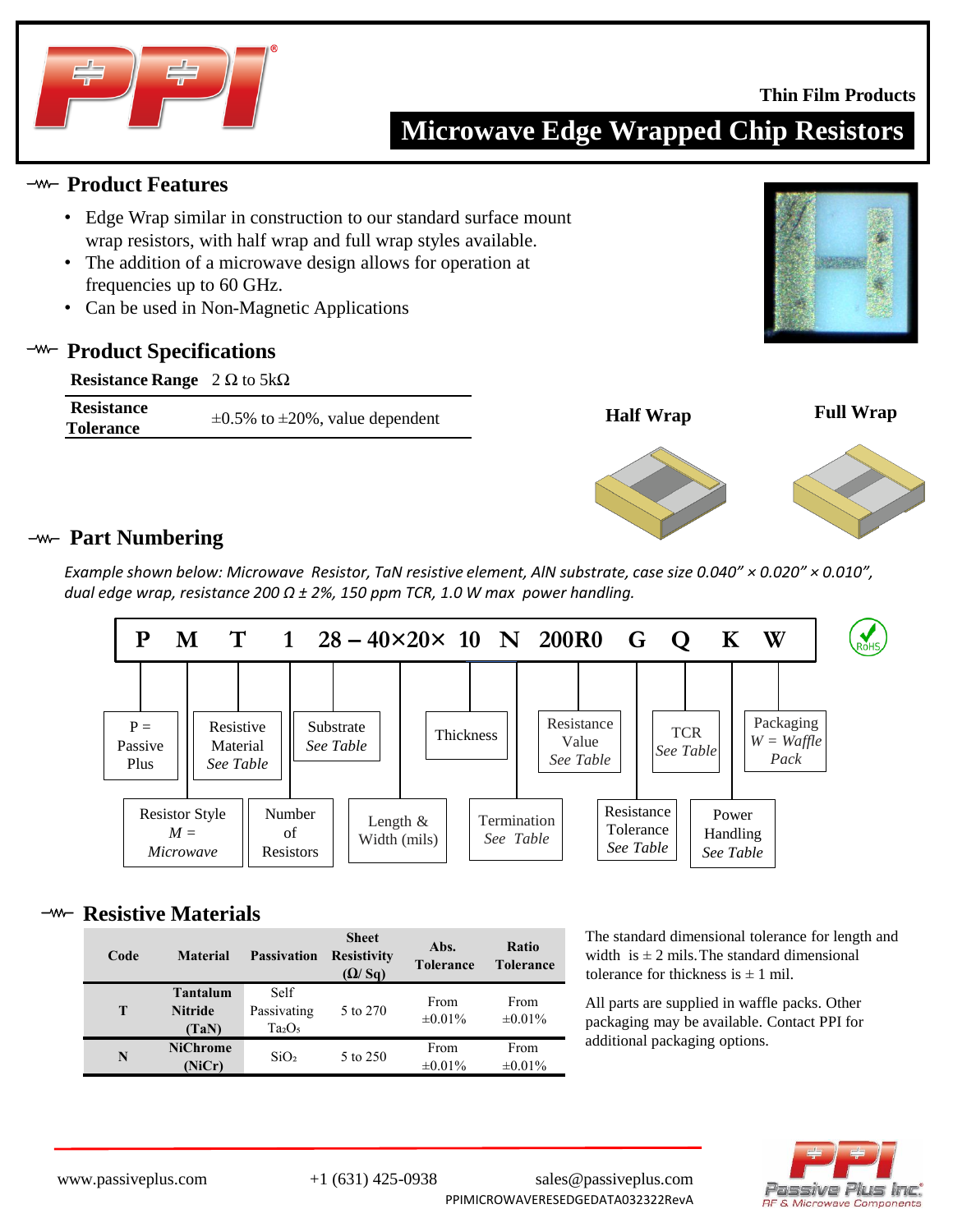

### **Thin Film Products**

# **Microwave Edge Wrapped Chip Resistors**

## **Substrate Materials**

| <b>Material</b>           | <b>Thickness</b>  | <b>Surface Finish</b> | <b>Dielectric</b><br><b>Constant</b><br>$(\textcircled{a}$ 1MHz) | Coefficient of<br><b>Thermal Expansion</b><br>$(x 10^6$ °C) | <b>Thermal</b><br>Conductivity<br>$(W/m*K)$ | Code |
|---------------------------|-------------------|-----------------------|------------------------------------------------------------------|-------------------------------------------------------------|---------------------------------------------|------|
| Alumina<br>$(Al_2O_3)$    | $0.005" - 0.010"$ | $2\mu$ " - $3\mu$ "   | 9.9                                                              | $(25^{\circ}C \text{ to } < 300^{\circ}C)$                  | 26.9                                        | 35   |
| Aluminum Nitride<br>(AIN) | $0.005" - 0.010"$ | $6\mu$ " - $8\mu$ "   | $8.0 - 9.1$                                                      | $4.6 - 5.7$<br>$(25^{\circ}C \text{ to } < 1000^{\circ}C)$  | 170                                         | 28   |
| Beryllium Oxide<br>(BeO)  | $0.005" - 0.010"$ | $<$ 5u"               | 6.76                                                             | $(25^{\circ}C \text{ to } < 1000^{\circ}C)$                 | 285                                         | 25   |

## **-w- Resistance Tolerance Codes**

| <b>Tolerance</b> |             |             | $\mathbf{F}$ |           |          |          | $\mathbf{K}$ |            | M          |              |              |
|------------------|-------------|-------------|--------------|-----------|----------|----------|--------------|------------|------------|--------------|--------------|
| Code             | $\pm 0.1\%$ | $\pm 0.5\%$ | $\pm 1\%$    | $\pm 2\%$ | $\pm$ 3% | $\pm$ 5% | $\pm~10\%$   | $\pm 15\%$ | $\pm 20\%$ | $\pm 0.05\%$ | $\pm 0.01\%$ |

#### $-w$ **Terminations**

## **Metallization Application Code** 1 Side Wrap Epoxy or Au/Sn H 1 Side Wrap Epoxy, Au/Sn, or Sn Solder M 1 Side Wrap Sn Solder Ball S 2 Side Wrap Epoxy or Au/Sn J 2 Side Wrap Epoxy, Au/Sn, or Sn Solder N 2 Side Wrap Sn Solder Ball T

## **Temperature Coefficient of Resistance**

| <b>Material</b>           | $\pm 150$    | $\pm 100$ | $\pm 50$ | $\pm 25$<br>ppm/°C ppm/°C ppm/°C ppm/°C ppm/°C ppm/°C | ±10 | $\pm$ 5 |
|---------------------------|--------------|-----------|----------|-------------------------------------------------------|-----|---------|
| Tantalum                  | O            |           | W        | X                                                     |     | Z       |
| <b>Nitride</b><br>(TaN)   | Standard Yes |           |          |                                                       |     |         |
| <b>NiChrome</b><br>(NiCr) |              |           |          | Yes Standard Yes                                      |     | Yes     |

## **-w- Power Handling Codes**

| <b>Watts</b>     | Code     | <b>Watts</b>     | Code | <b>Watts</b> | Code |
|------------------|----------|------------------|------|--------------|------|
| $10 \text{ mW}$  | A        | 350 mW           | M    | 4.0 W        | P    |
| $20 \text{ mW}$  | B        | $400 \text{ mW}$ | R    | 5.0 W        | 0    |
| $50 \text{ mW}$  | C        | 500 mW           | H    | 6.0W         | Z    |
| 75 mW            | D        | 750 mW           | J    | 10W          | S    |
| $100 \text{ mW}$ | E        | 1.0 W            | K    | 15 W         | Т    |
| $125 \text{ mW}$ | I        | 1.4W             | U    | 20 W         | V    |
| $150 \text{ mW}$ | F        | 2.0 W            | L    | 25 W         | W    |
| $200 \text{ mW}$ | $\Omega$ | 2.8 W            | Y    | 30 W         | Z    |
| $250 \text{ mW}$ | G        | 3.0 W            | N    | 50 W         | X    |
|                  |          |                  |      | 40 W         | 1    |

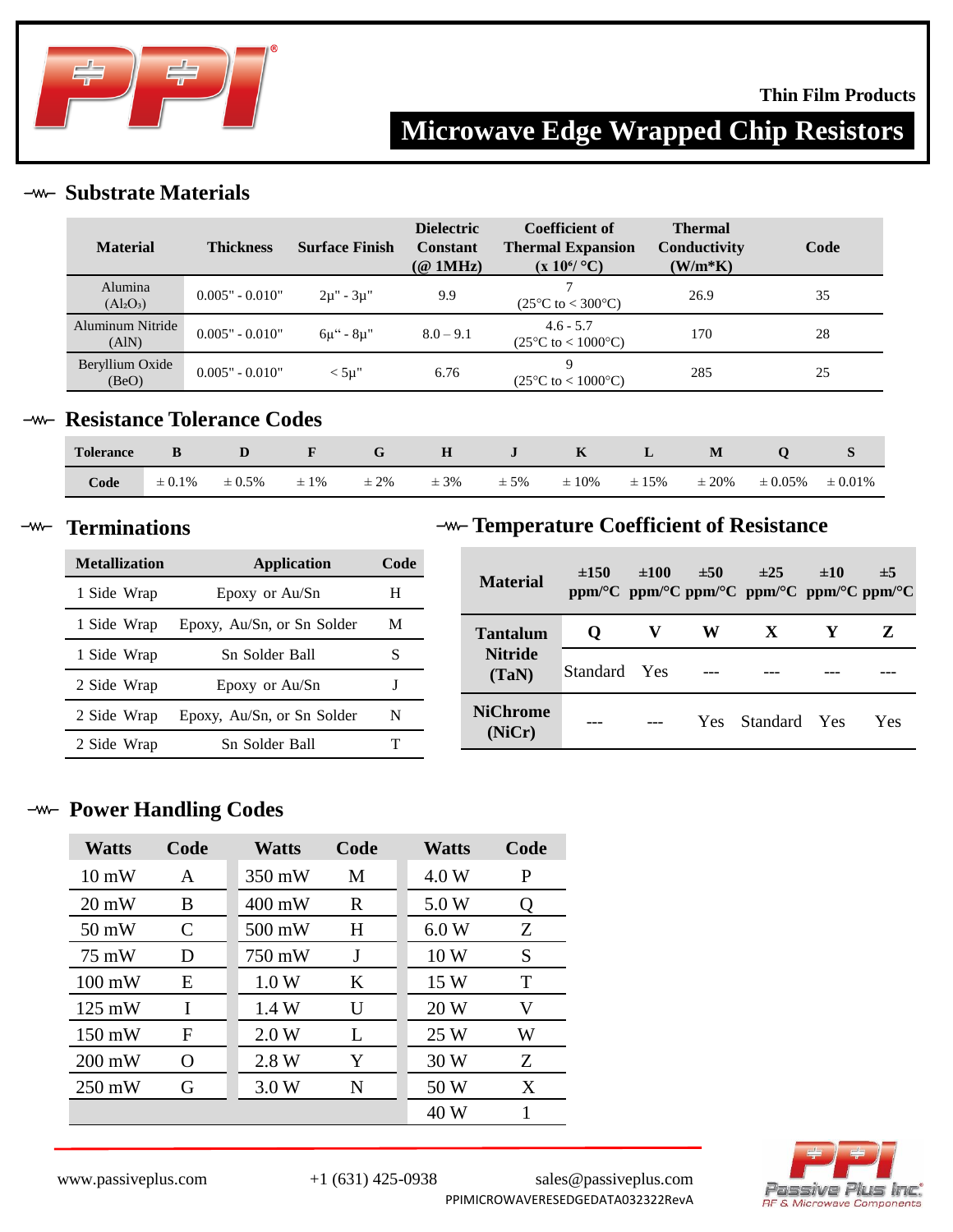

## **Microwave Edge Wrapped Chip Resistors**

## **Power Handling & Standard Resistance Ranges by Material and Case Size**

| <b>Standard Power Handling</b>             |                         |                        |                        |                         |                   |                          |                          |                          | <b>High Power Resistor Range</b>                       |                                                    |                                                    |
|--------------------------------------------|-------------------------|------------------------|------------------------|-------------------------|-------------------|--------------------------|--------------------------|--------------------------|--------------------------------------------------------|----------------------------------------------------|----------------------------------------------------|
| <b>Case Size</b><br>mils<br>(inches)       | <b>Alumina</b><br>(C35) | <b>AIN</b><br>$(C-28)$ | <b>BeO</b><br>$(C-25)$ | Quartz<br>$(C-20)$      | Min<br>$(\Omega)$ | <b>Max</b><br>$(\Omega)$ | <b>Min</b><br>$(\Omega)$ | <b>Max</b><br>$(\Omega)$ | <b>Max</b><br>$(\Omega)$<br><b>Alumina</b><br>$(C-35)$ | <b>Max</b><br>$(\Omega)$<br><b>AIN</b><br>$(C-28)$ | <b>Max</b><br>$(\Omega)$<br><b>BeO</b><br>$(C-25)$ |
| 12x9<br>$(0.012 \times 0.009)$             | 50 mW                   | 200 mW                 | 400 mW                 | 10 mW                   | $\overline{4}$    | 500                      | ---                      | ---                      | ---                                                    | ---                                                | ---                                                |
| 14 x 12<br>$(0.014 \times 0.012)$          | 100 mW                  | 400 mW                 | 750 mW                 | $20 \text{ mW}$         | 3                 | 750                      | ---                      | ---                      | ---                                                    | ---                                                | ---                                                |
| 20 x 10<br>$(0.020 \times 0.010)$          | $100 \text{ mW}$        | 400 mW                 | 750 mW                 | $20\text{ }\mathrm{mW}$ | 3                 | 1000                     | $\overline{2}$           | 1000                     | 250 mW                                                 | 1.0 W                                              | 2.0 W                                              |
| 15 x 15<br>$(0.015 \times 0.015)$          | $100 \text{ mW}$        | 400 mW                 | 750 mW                 | 20 mW                   | 4                 | 1000                     | $\overline{2}$           | 1000                     | 250 mW                                                 | 1.0 W                                              | 2.0 W                                              |
| 20 x 20<br>$(0.020 \times 0.020)$          | 250 mW                  | 1.0 W                  | 2.0 W                  | 50 mW                   | $\overline{2}$    | 1250                     | $\overline{2}$           | 1000                     | 500 mW                                                 | 2.0 W                                              | 4.0 W                                              |
| 30 x 20<br>$(0.030 \times 0.020)$          | 250 mW                  | 1.0 W                  | 2.0 W                  | 50 mW                   | $\overline{2}$    | 2500                     | $\overline{2}$           | 1000                     | 500 mW                                                 | 2.0 W                                              | 4.0 W                                              |
| 40 x 20<br>$(0.040 \times 0.020)$          | 250 mW                  | 1.0 W                  | 2.0 W                  | 50 mW                   | $\overline{2}$    | 3750                     | $\overline{2}$           | 1000                     | 750 mW                                                 | 3.0 W                                              | 6.0 W                                              |
| 30 x 30<br>$(0.030 \times 0.030)$          | 250 mW                  | 1.0 W                  | 2.0 W                  | 50 mW                   | $\overline{2}$    | 2500                     | $\overline{2}$           | 1000                     | 750 mW                                                 | 2.0 W                                              | 6.0 W                                              |
| 35 x 35<br>$(0.035 \times 0.035)$          | 250 mW                  | 1.0 W                  | 2.0 W                  | 50 mW                   | $\overline{2}$    | 3000                     | $\overline{2}$           | 1000                     | 1.0 W                                                  | 4.0 W                                              | 6.0 W                                              |
| 40 x 40<br>$(0.040 \times 0.040)$          | 350 mW                  | 1.4 W                  | 2.8 W                  | 70 mW                   | $\overline{2}$    | 3750                     | $\overline{2}$           | 1000                     | 1.0 W                                                  | 4.0 W                                              | 6.0 W                                              |
| 50 x 25<br>$(0.050 \times 0.025)$          | 350 mW                  | 1.4 W                  | 2.8 W                  | 70 mW                   | 3                 | 5000                     | $\overline{2}$           | 1000                     | 1.0 W                                                  | 4.0 W                                              | 6.0 W                                              |
| 60 x 30<br>$(0.060 \times 0.030)$          | 500 mW                  | 2.0 W                  | 4.0 W                  | $100 \text{ mW}$        | 3                 | 5000                     | $\overline{c}$           | 1000                     | 1.4W                                                   | 5.0 W                                              | 10.0 W                                             |
| 50 x 50<br>$(0.050 \times 0.050)$          | 500 mW                  | 2.0 W                  | 4.0 W                  | $100 \text{ mW}$        | $\overline{2}$    | 5000                     | $\overline{2}$           | 1000                     | 1.4W                                                   | 5.0 W                                              | 10.0 W                                             |
| $60 \times 60$<br>$(0.060 \times 0.060)$   | 500 mW                  | 2.0 W                  | 4.0 W                  | 100 mW                  | $\overline{2}$    | 5000                     | $\overline{2}$           | 1000                     | 1.4W                                                   | 5.0 W                                              | 10.0 W                                             |
| 80 x 50<br>$(0.080 \times 0.050)$          | 500 mW                  | 2.0 W                  | 4.0 W                  | 100 mW                  | $\overline{2}$    | 5000                     | $\overline{2}$           | 1000                     | 2.8 W                                                  | 10.0 W                                             | 15.0W                                              |
| $100 \times 50$<br>$(0.100 \times 0.050)$  | 500 mW                  | 2.0 W                  | 4.0 W                  | 100 mW                  | $\overline{2}$    | 5000                     | $\overline{2}$           | 1000                     | 2.8 W                                                  | 10.0 W                                             | 15.0W                                              |
| $120 \times 60$<br>$(0.120 \times 0.060)$  | 750 mW                  | 3.0 W                  | 6.0 W                  | 125 mW                  | $\overline{2}$    | 5000                     | $\overline{2}$           | 1000                     | 2.8 W                                                  | 10.0 W                                             | 15.0W                                              |
| $100 \times 100$<br>$(0.100 \times 0.100)$ | 750 mW                  | 3.0 W                  | $6.0\;\mathrm{W}$      | 125 mW                  | $\overline{2}$    | 5000                     | $\overline{2}$           | 1000                     | 2.8 W                                                  | 10.0 W                                             | 15.0 W                                             |

Typical PPI commercial testing includes 100% visual inspection, 100% electrical testing with short time overload, and TCR sampling.

Our parts meet or exceed additional MIL-PRF-55342 and MIL-STD-202 requirements.